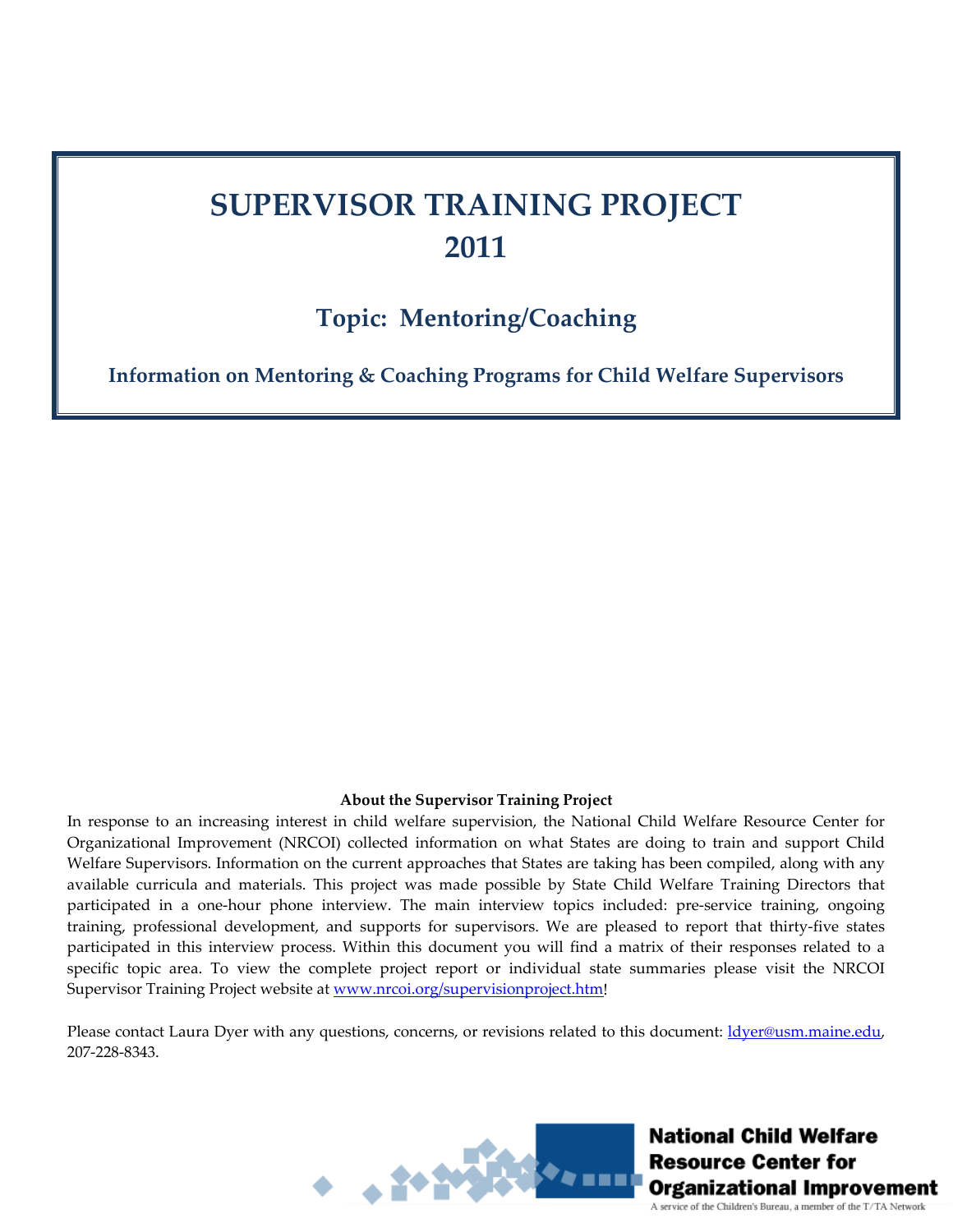| <b>STATE</b> | Mentoring/Coaching Information <sup>1</sup>                                                                                                                                                                                                                                                                                                                                                                                                                                                                                                                                                                        |
|--------------|--------------------------------------------------------------------------------------------------------------------------------------------------------------------------------------------------------------------------------------------------------------------------------------------------------------------------------------------------------------------------------------------------------------------------------------------------------------------------------------------------------------------------------------------------------------------------------------------------------------------|
| Arizona      | Assistant Program Managers (APM) are responsible for supervising and mentoring<br>supervisors in the State.                                                                                                                                                                                                                                                                                                                                                                                                                                                                                                        |
| California   | Central Academy has a Field Based Trainer Program (FBT). FBTs employed by the<br>Regional Training Academies (RTA) work with child welfare supervisors on an ongoing<br>basis to provide mentoring in the day to day work of being a supervisor as well as for<br>professional development. FBTs attend Supervisor Core training to provide support, and<br>then facilitate mastery of the competencies taught in Core. An FBT manual has been<br>created that describes the program, including the role of FBT in working with<br>supervisors.                                                                    |
|              | <b>Field-Based Trainer Handbook</b><br><b>Field-Based Trainer Handbook Appendix</b><br><b>Field-Based Trainer Handbook Tools</b>                                                                                                                                                                                                                                                                                                                                                                                                                                                                                   |
|              | Northern RTA has expanded its ability to coach supervisors and provide ongoing<br>support. Southern RTA is piloting methods to assess whether changes in behavior in the<br>workplace occur as a result of Manager and Supervisor Core training. Los Angeles is also<br>working on developing capacity for supervisory coaching in all 18 of its regional offices.                                                                                                                                                                                                                                                 |
| Connecticut  | Connecticut offers a mentoring program for their child welfare caseworkers and<br>supervisors which was developed in cooperation with Fordham University. The<br>program pairs supervisors with high-level agency administrators for a one-year period.<br>During this time, mentors are expected to meet with their mentees one to two times per<br>month to discuss their personal and professional development. This program allows<br>supervisors to shadow upper level positions that may interest them in the future. Over<br>200 mentees have gone through the program since its inception seven years ago. |
| Delaware*    | Mentoring opportunities are available for supervisors who are interested.                                                                                                                                                                                                                                                                                                                                                                                                                                                                                                                                          |
| Florida*     | Florida continues to offer a Mentoring through Qualitative Discussions training for<br>supervisors. This training teaches supervisors how to facilitate monthly/quarterly<br>mentoring discussions. This training is part of the statewide quality assurance<br>framework and has now been woven into the Supervising for Excellence curriculum.<br>Mentoring through Qualitative Discussion Training:<br>Train the Trainer Videos (Parts I, II, and III)<br><b>Participant Guide</b><br><b>Trainer Guide</b><br><b>PowerPoint Slides</b>                                                                          |

<span id="page-1-0"></span> $^1$  Please note that only the States that voluntarily mentioned mentoring/coaching are included here. States were not specifically asked about this topic.

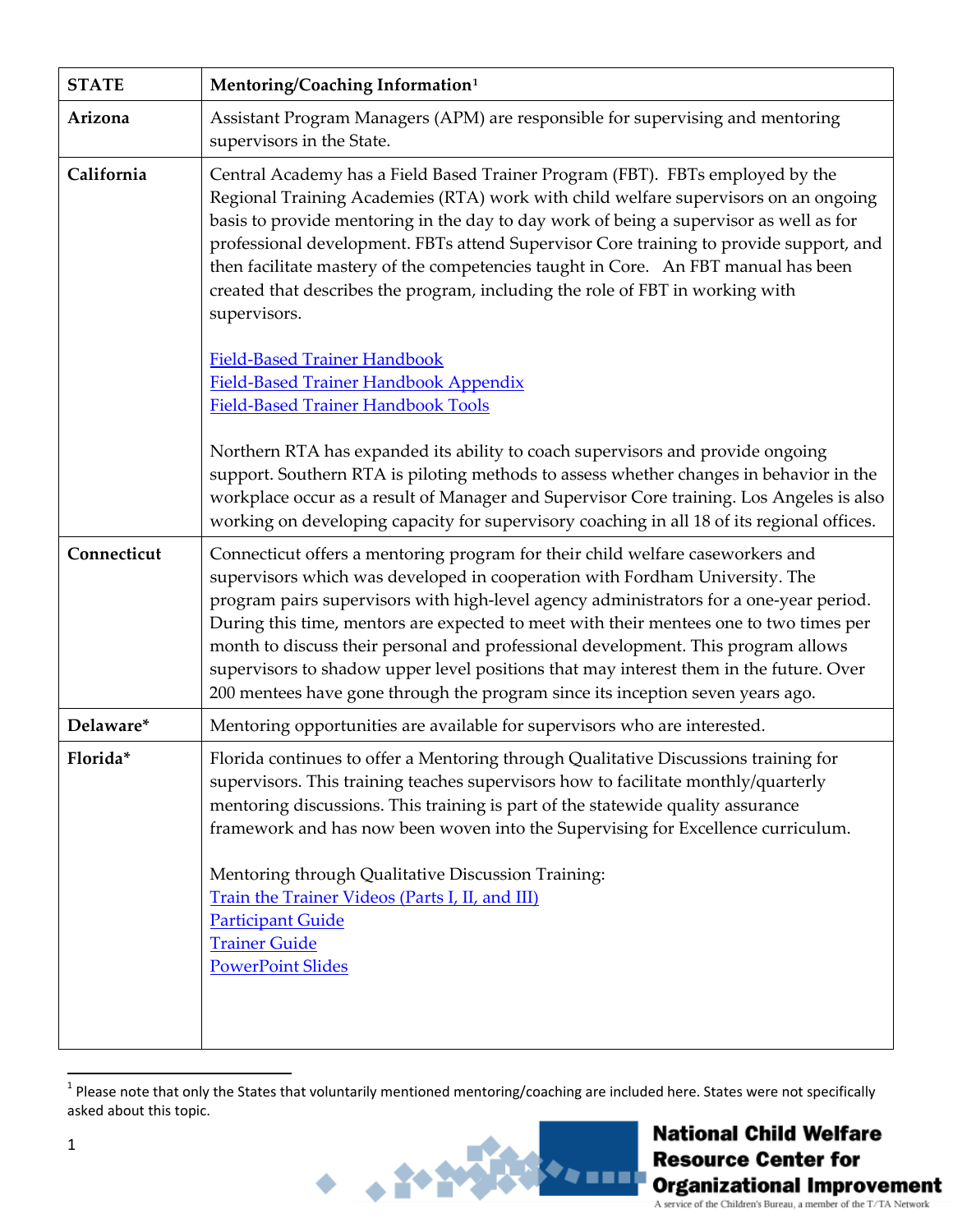| Georgia                 | During Georgia's Putting the Pieces Together pre-service training period, each<br>supervisor is assigned a mentor who has already been through the training and has<br>previous supervisory experience. Mentors are trained prior to assuming their role.<br>Mentoring is offered via web, phone, and/or in-person and participants are encouraged<br>to continue the relationship for at least six months post training. Some mentors attend<br>the class with the participants. Mentors are responsible for reviewing their mentee's<br>skill-building activities, and must sign off on them in order for the supervisor to receive<br>certification.<br><b>Putting the Pieces Together Skill Building: Mentor Documentation</b><br>Georgia's Mentor Workbook |
|-------------------------|-----------------------------------------------------------------------------------------------------------------------------------------------------------------------------------------------------------------------------------------------------------------------------------------------------------------------------------------------------------------------------------------------------------------------------------------------------------------------------------------------------------------------------------------------------------------------------------------------------------------------------------------------------------------------------------------------------------------------------------------------------------------|
| Indiana*                | All new supervisors have a mentor while in the New Supervisor CORE Training. This<br>program utilizes Skill Assessment Scales following each training module. Supervisor<br>mentors must complete the training provided, and meet a certain set of criteria.<br><b>Supervisor Mentor Program for New Supervisors: Using Skill Assessment Scales -</b><br>Updated June 2012                                                                                                                                                                                                                                                                                                                                                                                      |
| Louisiana               | The Department of Social Services (DSS) and Northwestern Louisiana State University<br>have contracted with Marsha Salus to train the Coaching/Mentoring Initiative. Coaches<br>and mentors are current child welfare staff with supervisory experience and/or retired<br>child welfare professionals. All coaches and mentors have been trained by Ms. Salus to<br>work with first line supervisors during and after attending the Mastering the Art<br>training. Casey Family Programs has contributed to the funding of this initiative.<br>Currently, Louisiana has 22 coach/mentors trained (6 of whom are retirees). Coaches are<br>given the opportunity to attend Mastering the Art, as well as other supervisory trainings.                            |
| <b>New</b><br>Hampshire | New Hampshire has adapted Connecticut's Seasoned Mentoring Model (developed in<br>conjunction with Fordham University). In this program, those who have been with the<br>agency for five or more years are matched with mentors who have been with the<br>program for seven or more years. Mentoring focuses on personal needs in addition to<br>promoting a broader goal of teamwork and leadership. The original intent was to<br>provide the program to all staff; however, the State has seen the greatest benefit for<br>supervisors. The program is used to mentor rising stars as well, with several participants<br>having been promoted as a result.<br><b>Mentoring Program Description</b>                                                           |
| New Mexico*             | New Mexico is working with the Mountains and Plains Child Welfare Implementation<br>Center (MPCWIC) on the Piñon Project, a three-year initiative to define a framework for<br>engaging and working with children, youth, families, and stakeholders to create an<br>environment that focuses on the safety, permanency, and well-being of children and<br>their families. As part of this project, a one-day course on Coaching and Mentoring for<br>supervisors has been developed. This training is mandatory for supervisors in each of<br>the State's ten implementation zones. It was originally trained by a consultant; however,<br>future trainings will be led by Protective Services staff trainers. The Piñon Project's                             |



**National Child Welfare Resource Center for Organizational Improvement**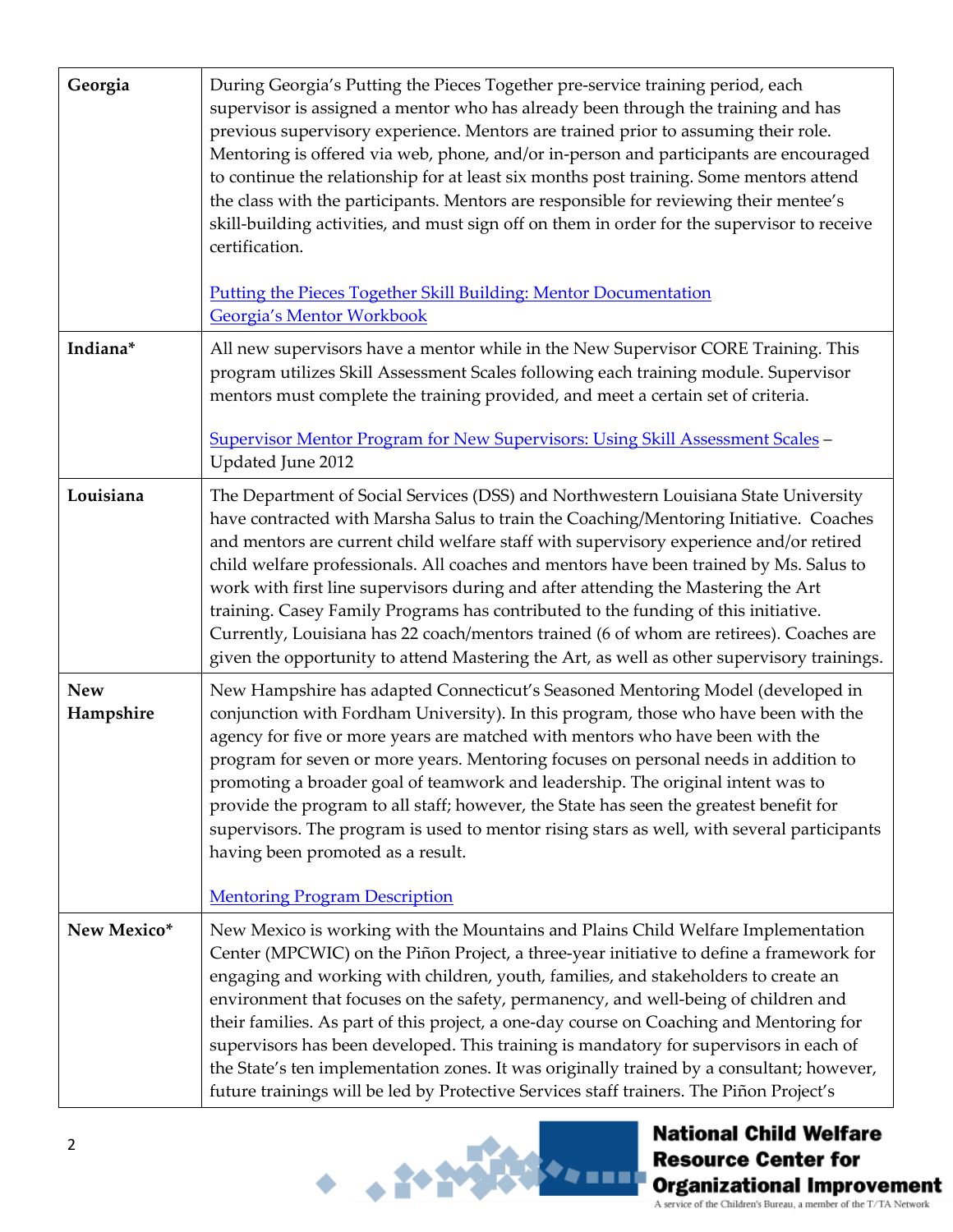|              | training and technical assistance group is looking to develop more supervision training<br>and technical assistance opportunities in the future.<br>Piñon Coaching and Mentoring: Participant Manual<br>Piñon Coaching and Mentoring: Trainer Guide                                                                                                                                                                                                                                                                                                                                                                                                                                                                                                                                                                                                                                                                                                                                                                                                                                                                                                                                                                                                                                                                                                                                                                                                                                                                                                                                                                                                                           |
|--------------|-------------------------------------------------------------------------------------------------------------------------------------------------------------------------------------------------------------------------------------------------------------------------------------------------------------------------------------------------------------------------------------------------------------------------------------------------------------------------------------------------------------------------------------------------------------------------------------------------------------------------------------------------------------------------------------------------------------------------------------------------------------------------------------------------------------------------------------------------------------------------------------------------------------------------------------------------------------------------------------------------------------------------------------------------------------------------------------------------------------------------------------------------------------------------------------------------------------------------------------------------------------------------------------------------------------------------------------------------------------------------------------------------------------------------------------------------------------------------------------------------------------------------------------------------------------------------------------------------------------------------------------------------------------------------------|
|              | Piñon Coaching and Mentoring: PowerPoint                                                                                                                                                                                                                                                                                                                                                                                                                                                                                                                                                                                                                                                                                                                                                                                                                                                                                                                                                                                                                                                                                                                                                                                                                                                                                                                                                                                                                                                                                                                                                                                                                                      |
| Oklahoma*    | In previous years, Oklahoma offered a mentoring program for supervisors. Mentors<br>were available to assist with any needs of the supervisors (i.e. guidance on procedures,<br>advice on cases). Unfortunately, this program has stopped due to budget limitations.                                                                                                                                                                                                                                                                                                                                                                                                                                                                                                                                                                                                                                                                                                                                                                                                                                                                                                                                                                                                                                                                                                                                                                                                                                                                                                                                                                                                          |
|              | CWTP publishes a <b>Supervisor and Mentor Guide</b> for all child welfare staff. This resource<br>provides useful materials for supervisors, as well as information about navigating the<br>State's child welfare training requirements.                                                                                                                                                                                                                                                                                                                                                                                                                                                                                                                                                                                                                                                                                                                                                                                                                                                                                                                                                                                                                                                                                                                                                                                                                                                                                                                                                                                                                                      |
| Oregon*      | Oregon is in their first year of a new mentor program for supervisors. At the close of the<br>pre-service Clinical Supervisory Training, supervisors receive an orientation on the<br>mentoring program. During this orientation, supervisors will receive a list of mentors,<br>including information about each mentor's location, demographics, and any<br>specializations (supervisors interested in a specific supervision area can then choose<br>based on specialty). All mentors have previous child welfare supervision experience and<br>must attend training on mentoring before they are able to participate in the program.<br>Supervisors will consult with their superiors to choose an appropriate mentor. Once a<br>match has been made, the goal is to have a face-to-face meeting once per month<br>(frequency of meeting is flexible in order to suit all supervisors' needs). The pair will also<br>meet with a manager on a regular basis. The program is designed to end after one year,<br>but PSU anticipates that some relationships may extend informally. Participation in the<br>program is not required, but highly recommended; if a supervisor elects not to<br>participate, his/her supervisor must approve the decision. Peter Dahlin, a private<br>contractor from California, has been hired to provide the training for mentors. At<br>present, training has been offered twice. One mentee class has now graduated and is in<br>the matching process with mentors. Oregon's training partnership is tracking the<br>implementation of this program carefully to ensure that the program does not become<br>burdensome for participants. |
|              | * 2012 Update: The mentor program is currently on hold as a result of staffing shortages.                                                                                                                                                                                                                                                                                                                                                                                                                                                                                                                                                                                                                                                                                                                                                                                                                                                                                                                                                                                                                                                                                                                                                                                                                                                                                                                                                                                                                                                                                                                                                                                     |
| Rhode Island | Upper management in DCYF has completed a Leadership Series and Strengths Coaching<br>training in the past. This training has produced a group of 15 managers who have chosen<br>supervisors from their division to coach (usually for a three to four month period). In<br>this scenario, the coach is out of the supervisor's chain of command, making the<br>supervisors feel comfortable being open and honest about their work. This program is<br>currently on hiatus, but the State hopes to revive it in Fall 2011.                                                                                                                                                                                                                                                                                                                                                                                                                                                                                                                                                                                                                                                                                                                                                                                                                                                                                                                                                                                                                                                                                                                                                    |

 $+ - 1456$ 

,<br>\*\*\*\*\*\*

**National Child Welfare Resource Center for Organizational Improvement**